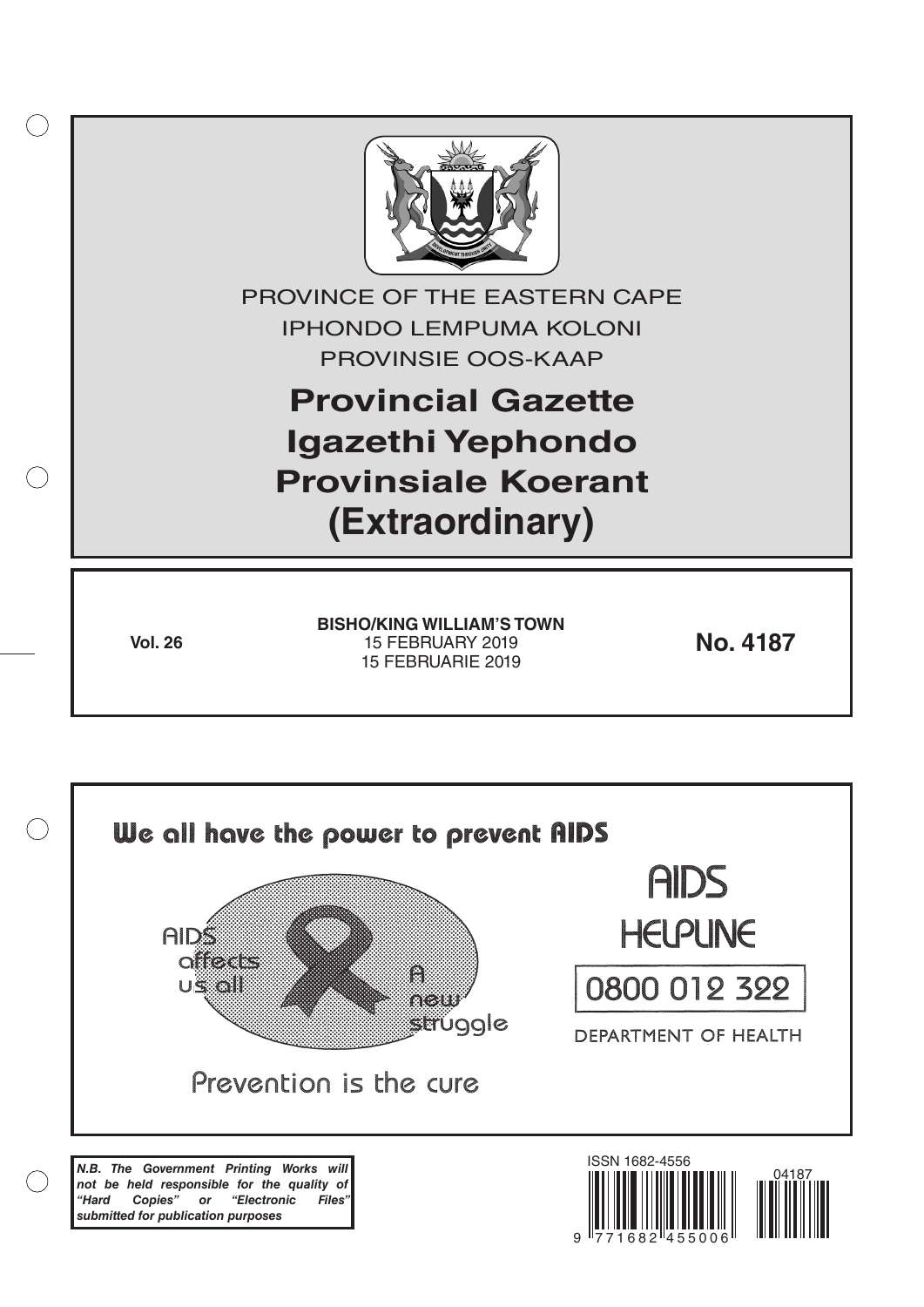# **IMPORTANT NOTICE:**

**The GovernmenT PrinTinG Works Will noT be held resPonsible for any errors ThaT miGhT occur due To The submission of incomPleTe / incorrecT / illeGible coPy.**

**no fuTure queries Will be handled in connecTion WiTh The above.**

## **CONTENTS**

|          |                                                                                                       | Gazette<br>No. | Page<br>No. |
|----------|-------------------------------------------------------------------------------------------------------|----------------|-------------|
|          | LOCAL AUTHORITY NOTICES • PLAASLIKE OWERHEIDS KENNISGEWINGS                                           |                |             |
| 31<br>32 | Eastern Cape Liquor Act (10/2003): Notice of Lodgement of Applications for Transfer of Certificate of | 4187           |             |
|          |                                                                                                       | 4187           |             |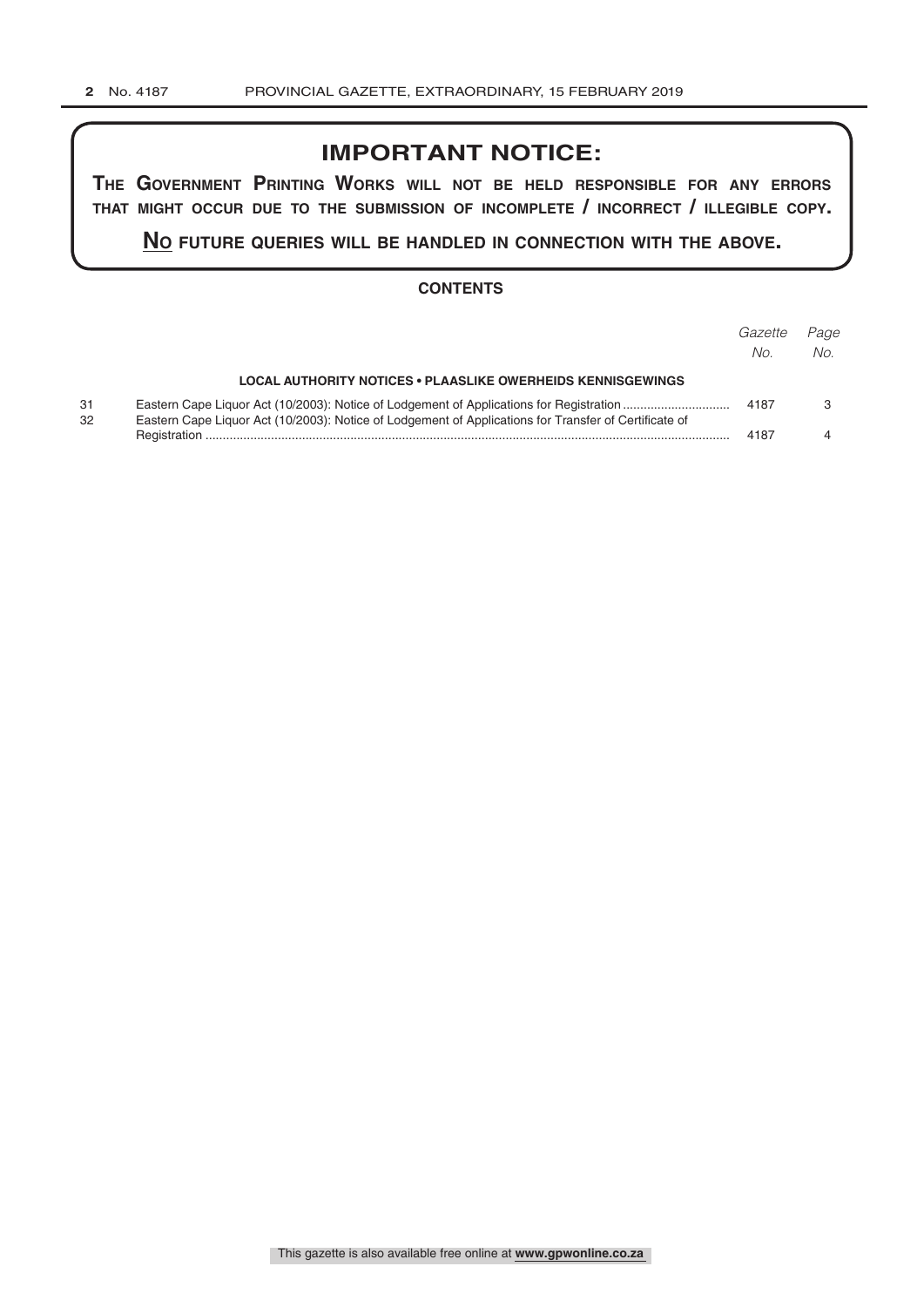# Local Authority Notices • Plaaslike Owerheids Kennisgewings

## **LOCAL AUTHORITY NOTICE 31 OF 2019**

 $10.66 \pm 1.11$  $\mathbb{R}$   $\sim$   $\mathbb{R}$   $\sim$   $\sim$   $\sqrt{1}$ 

EASTERN CAPE LIQUOR ACT, 2003 (Act No.10 of 2003) NOTICE OF LODGEMENT OF APPLICATIONS FOR REGISTRATION

Notice is hereby given that the applications for registration, particulars of which appear in the Schedule hereunder, have been lodged with the Board.

Interested parties may, free of charge, inspect any application which appears in the Schedule hereunder and may within twenty one days of this notice, lodge with the Board written representations in support of, or written objections.

#### LERATO RADIKOANYANA EASTERN CAPE LIQUOR BOARD 14 February 2019

### SCHEDULE

| <b>Application Number</b> |                   |                                                            | 3                                   | Kind of liquor to<br>be sold | Name under which business is to be<br>conducted and particulars of the erf.<br>street or farm                                                      |  |
|---------------------------|-------------------|------------------------------------------------------------|-------------------------------------|------------------------------|----------------------------------------------------------------------------------------------------------------------------------------------------|--|
|                           |                   | Name and number of<br>Ward                                 | Kind of registration<br>applied for |                              |                                                                                                                                                    |  |
| 1.                        | REF6610110263084  | Ward 16 Mnguma Local<br>Municipality                       | On and Off<br>Consumption           | All kinds                    | Ntsika's<br>Qolweni<br>Locality,<br>Tavern,<br>Administrative<br>Ngcisininde<br>Area.<br>Ngamakwe, 4990                                            |  |
| 2.                        | REF7804050389087  | Ward 26 Nelson Mandela<br><b>Metropolitan Municipality</b> | On and Off<br>Consumption           | All kinds                    | Erf<br>79<br>Emaweleni Tavern.<br>36459.<br>Ngwekazi Street, Zwide, Port Elizabeth,<br>6001                                                        |  |
| 3.                        | REF8212230977087  | Ward 9 Enoch Mgijima<br>Local Municipality                 | On Consumption                      | All kinds                    | Café Beaula, Erf 3018, 11 Robinson Road,<br>Status Centre, Queenstown, 5320                                                                        |  |
| 4.                        | REF2018/242331/07 | Ward 12 Kouga Local<br>Municipality                        | Micro - Manufacturer                | All kinds                    | One 33 Craft Distillery &<br>Cheesery,<br>Portion 137 Of Farm Goed Geloof 745.<br>R330, Corner Humansdorp And Oyster<br>Bay Road, Humansdorp, 6330 |  |
| 5.                        | REF7203032683081  | Ward 11 Kouga Local<br>Municipality                        | On and Off<br>Consumption           | All kinds                    | Zizamele Tavern, Christian Park, Pink<br>House Street, Mthatha, 5100                                                                               |  |
| 6.                        | REF5207015005081  | Nelson Mandela<br><b>Metropolitan Municipality</b>         | <b>Special Event</b>                | All kinds                    | Wings And Wheels Festival Uitenhage, Erf<br>1, Uitenhage Airfield, Uitenhage, 6280                                                                 |  |
| 7.                        | REF7808185067088  | Nelson Mandela<br>Metropolitan Municipality                | <b>Special Event</b>                | Ail kinds                    | Fitch & Leeds G & T Festival, Tramways<br>Building, 16 Lower Valley Road, South<br>End. Port Elizabeth, 6001                                       |  |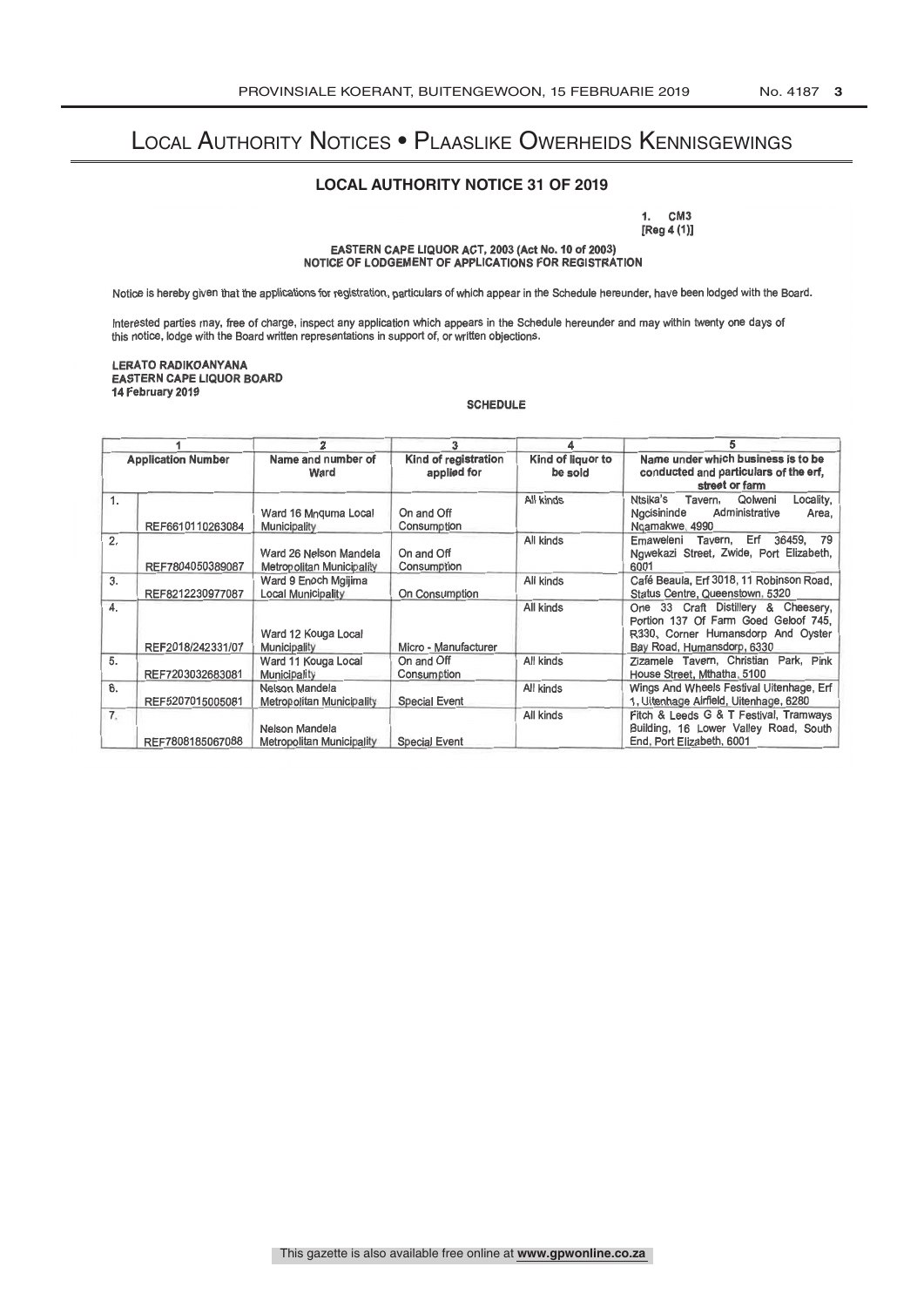## **LOCAL AUTHORITY NOTICE 32 OF 2019**

FORM 9 [Reg 11(1)]

### EASTERN CAPE LIQUOR ACT, 2003 (Act No. 10 of 2003)

## NOTICE OF LODGEMENT OF APPLICATIONS FOR TRANSFER OF CERTIFICATE OF REGISTRATION

Notice is hereby given that the applications for transfer of certificates of registration, particulars of which appear in the Schedule hereunder, have been lodged with the Board.

Interested parties may, free of charge, inspect any application which appears in the Schedule hereunder and may within twenty one days of this notice, lodge with the Board written representations in support of, or written objections.

LERATO RADIKOANYANA EASTERN CAPE LIQUOR BOARD 14 February 2019

**SCHEDULE** 

|                           |                   | $\overline{2}$                                              | $\overline{\mathbf{3}}$                                                                            |                                                                   | 5                                                                             |
|---------------------------|-------------------|-------------------------------------------------------------|----------------------------------------------------------------------------------------------------|-------------------------------------------------------------------|-------------------------------------------------------------------------------|
| <b>Application Number</b> |                   | Name and<br>number of Ward                                  | Particulars of<br>certificate of<br>registration                                                   | <b>Particulars of holder</b><br>of certificate of<br>registration | <b>Particulars of prospective</b><br>holder of certificate of<br>registration |
| 1.                        | ECP20669/03026/ON | Ward 50 Buffalo<br>City Metropolitan<br><b>Municipality</b> | Murambi Rose Café,<br>Murambi Rose Café,<br>Sunrise Drive, Sunrise<br>On Sea, East London,<br>5201 | Jennifer Woods                                                    | Angela Elizabeth Stavrou                                                      |
| 2.                        | ECP15550/03041/OF | Ward 1 Walter<br>Sisulu Local<br>Municipality               | Hotel Wild Off Sales,<br>Erven 205, 206, 207,<br>208, 34 Kruger Street,<br>Venterstad, 9798        | Justus Johannes<br><b>Folscher Vorster</b>                        | Daniel Jakobus Botha                                                          |
| 3.                        | ECP10783/03026/ON | Ward 8 Makana<br>Local Municipality                         | 137 High Street, Erf<br>3738, 137 High Street,<br>Grahamstown, 6139                                | Alaric Mac Heim                                                   | 137 High Street Guest House<br>(Pty) Limited                                  |
| 4.                        | ECP00076/03041/ON | Ward 1 Walter<br>Sisulu Local<br><b>Municipality</b>        | Hotel Wild, Erven 205,<br>206, 207, 208, 34<br>Kruger Street,<br>Venterstad, 9798                  | Justus Johannes<br><b>Folscher Vorster</b>                        | Daniel Jakobus Botha                                                          |
| 5.                        | ECP20861/90466/OF | Ward 7 King<br>Sabata<br>Dalindyebo Local<br>Municipality   | Sus Liquors, Shop 4,<br>No. 2 Error Spring<br>Avenue, Southernwood,<br>Mthatha, 5100               | Wild Coast Travel CC                                              | Hostprops 197 CC                                                              |
| 6.                        | ECP20183/03013/OO | Ward 13 Enoch<br>Mgijima Local<br>Municipality              | Pop Inn, Erf 5254, No.<br>52 Marigold Street,<br>Victoria Park,<br>Queenstown, 5320                | <b>Eddie Peter Loots</b>                                          | Mary Daphne Loots                                                             |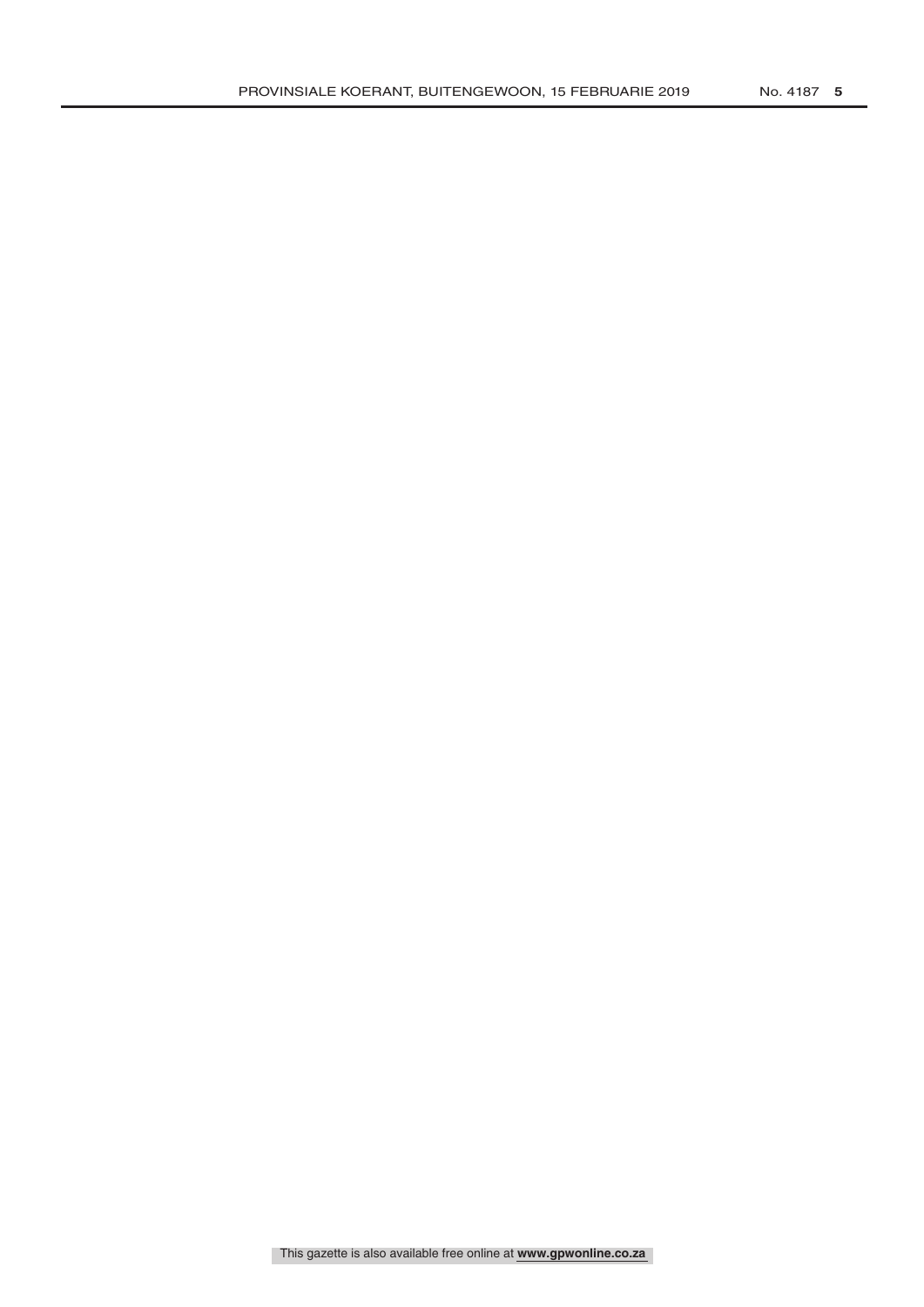This gazette is also available free online at **www.gpwonline.co.za**